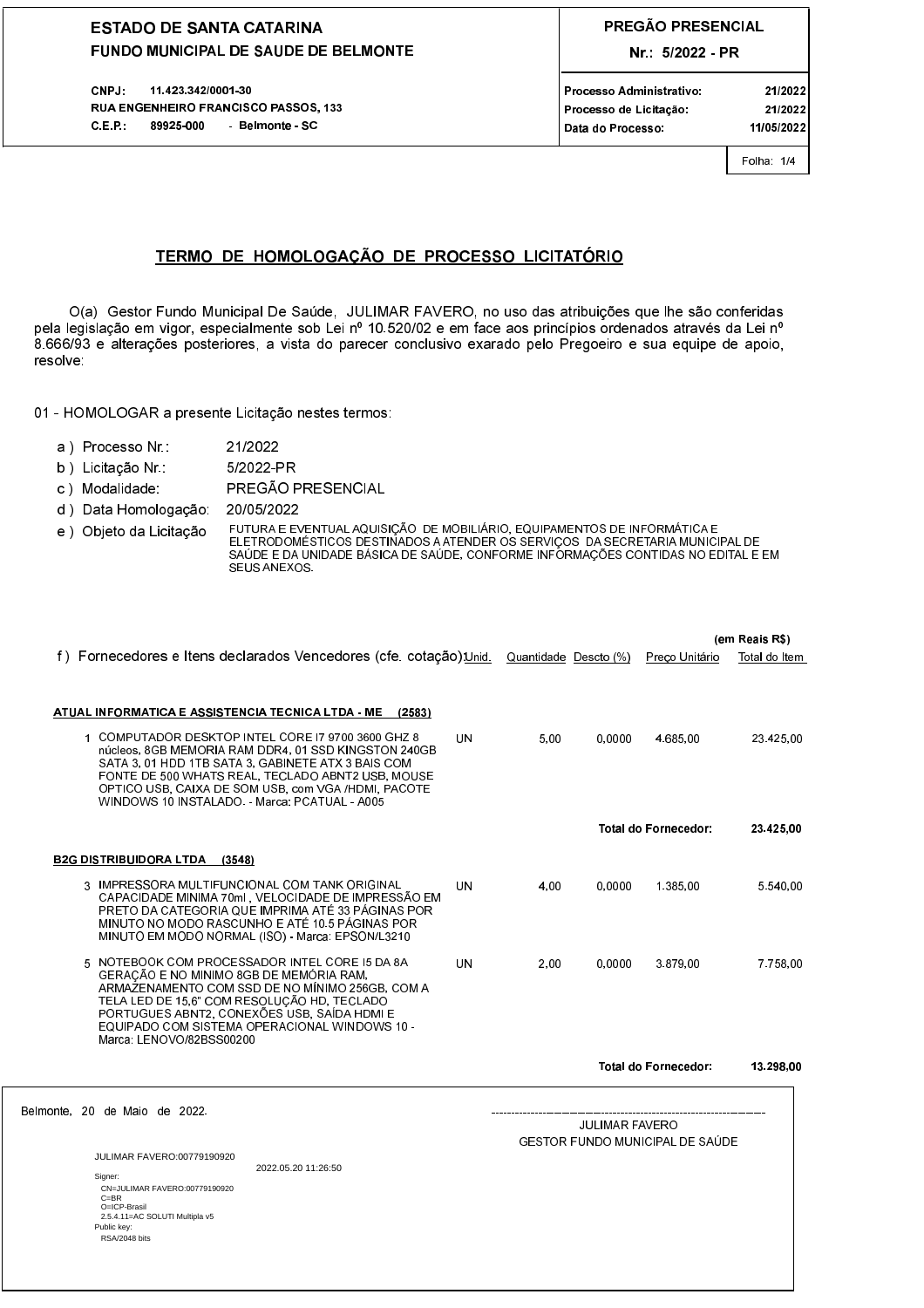11.423.342/0001-30 CNPJ: RUA ENGENHEIRO FRANCISCO PASSOS, 133 C.E.P.: 89925-000 Belmonte SC

# PREGÃO PRESENCIAL

Nr.: 5/2022 - PR

Processo Administrativo: Processo de Licitação Data do Processo:

21/2022 11/05/2022

21/2022

# Folha 2/4

# TERMO DE HOMOLOGAÇÃO DE PROCESSO LICITATÓRIO

### GESUL COMERCIAL LTDA - ME (2757)

| 6 CADEIRA EXECUTIVA GIRATÓRIA COM REGULAGEM DE<br>ALTURA SISTEMA BACK-SYSTEM COM BRAÇOS, ASSENTO E<br>ENCOSTO EM COMPENSADO MULTILAMINADO RESINADO.<br>MOLDADO ANATOMICAMENTE A QUENTE COM ESPESSURA<br>DE 14 E 12 MM RESPECTIVAMENTE. ESPUMA INJETADA<br>ANATOMICAMENTE EM POLIURETANO FLEXÍVEL<br>MICROCELULAR DE ALTA RESISTÊNCIA. ISENTO DE CFC.<br>COM DENSIDADE CONTROLADA DE 50 A 60 KG/M3 COM 50 MM<br>DE ESPESSURA MÉDIA NO ASSENTO E ENCOSTO, ENCOSTO<br>E ASSENTO REVESTIDO EM COURVIN, NA COR PRETA E<br>TEXTURIZADO, BASE GIRATÓRIA DESMONTÁVEL COM<br>ARANHA DE 05 HASTES, CONFECCIONADA EM<br>POLIPROPILENO APOIADAS SOBRE 05 RODIZIOS, SISTEMA DE<br>REGULAGEM DE ALTURA DA CADEIRA POR COLUNA DE<br>MOLA À GÁS - Marca LG/EXEC BAK                                                                                                                                 | UN        | 5.00 | 0.0000               | 1.645.00 | 8.225.00  |
|-------------------------------------------------------------------------------------------------------------------------------------------------------------------------------------------------------------------------------------------------------------------------------------------------------------------------------------------------------------------------------------------------------------------------------------------------------------------------------------------------------------------------------------------------------------------------------------------------------------------------------------------------------------------------------------------------------------------------------------------------------------------------------------------------------------------------------------------------------------------------------------|-----------|------|----------------------|----------|-----------|
| 9 ARQUIVO DE AÇO PASTA SUSPENSA COM GAVETAS, TRILHO<br>TELESCOPICO, COR CINZA DIMENSÕES 1,33 X 0,46 X 0,58.<br>Marca: BIG/BM4160                                                                                                                                                                                                                                                                                                                                                                                                                                                                                                                                                                                                                                                                                                                                                    | <b>UN</b> | 4.00 | 0.0000               | 1.100.00 | 4.400.00  |
| 10 LAVADORA DE ALTA PRESSÃO COM MOTOR A INDUÇÃO<br>MOTOR: INDUÇÃO POTÊNCIA: 1.800 W (2.4 CV) SENSOR<br>TÉRMICO: SIM PRESSÃO MÁXIMA: 165 BARES (2.390 LIBRAS)<br>PRESSÃO DE TRABALHO: 110 BARES (1.600 LIBRAS) VAZÃO:<br>7,5 LITROS POR MINUTO ALIMENTAÇÃO. 09 LITROS POR<br>MINUTO MANGUEIRA DE PRESSÃO. MANGUEIRA DE 44MPA<br>DE 05 METROS PLUG DA EXTENSÃO: 20ª CABEÇOTE:<br>ALUMÍNIO AUTO STOP: SIM MANÔMETRO: NÃO JATO<br>REGULÁVEL: SIMRODAS PARA TRANSPORTE: SIM (RODAS<br>EMBORRACHADAS) FREQUÊNCIA. 60 HZPESO DO PRODUTO:<br>16.350 KGDIMENSÕES DO PRODUTO: 81 (A) X 31 (L) X 40 CM<br>(P) ITENS E ACESSÓRIOS NA CAIXA: 01 LAVADORA - 01<br>PISTOLA - 02 HASTES - 01 MANGUEIRA DE PRESSÃO 5MT - 01<br>AGULHA DE LIMPEZA DO BICO - 01 ASPERSOR DE<br>DETERGENTE - 01 ENGATE RÁPIDO DA MANGUEIRA E<br>MANUAL DO USUÁRIO GARANTIA DE 12 MESES - Marca:<br>ELECTROLUX/ULTRAWASH | UN        | 1.00 | 0.0000               | 1.228,00 | 1.228.00  |
|                                                                                                                                                                                                                                                                                                                                                                                                                                                                                                                                                                                                                                                                                                                                                                                                                                                                                     |           |      | Total do Fornecedor: |          | 13 853,00 |

Belmonte, 20 de Maio de 2022.

**JULIMAR FAVERO:00779190920** Signer:

2022.05.20 11:26:50

olgoo<br>C⊨JULIMAR FAVERO:00779190920<br>C=BR<br>O⊨ICP-Brasil<br>2.5.4.11=AC SOLUTI Multipla v5 Public key:<br>RSA/2048 bits

**JULIMAR FAVERO** GESTOR FUNDO MUNICIPAL DE SAÚDE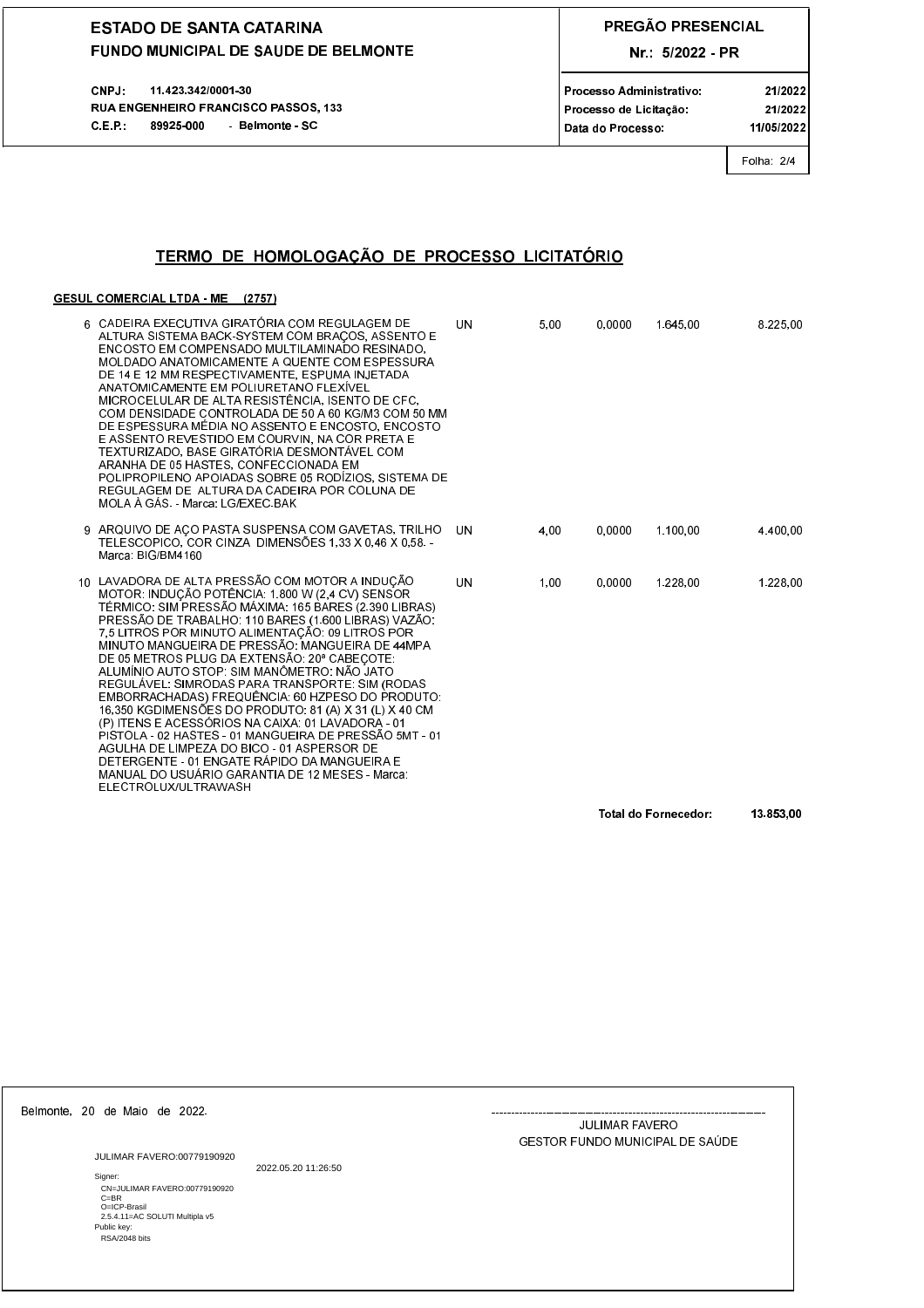11.423.342/0001-30 CNPJ: RUA ENGENHEIRO FRANCISCO PASSOS, 133 C.E.P.: 89925-000 Belmonte SC

# PREGÃO PRESENCIAL

Nr.: 5/2022 - PR

Processo Administrativo: Processo de Licitação Data do Processo:

21/2022 11/05/2022

21/2022

Folha 3/4

# TERMO DE HOMOLOGAÇÃO DE PROCESSO LICITATÓRIO

### LAURECI JOSE BORTOLUZZI (124)

| 4 AR CONDICIONADO, TIPO: SPLIT, CAPACIDADE: 12 000<br>BTU CICLO: QUENTE E FRIO POTÊNCIA: REFRIGERAÇÃO E<br>AQUECIMENTO 1.085 W MODOS DE OPERAÇÃO: VENTILA -<br>DESUMIDIFICA - REFRIGERA - AQUECE VELOCIDADES: 04<br>(BAIXA - MÉDIA - ALTA E AUTOMATICO), FREQUÊNCIA. 60 HZ.<br>FUNÇÕES ESPECIAIS: SISTEMA AR+PURO HD: COMPLETO<br>SISTEMA DE FILTRAGEM DO AR COM QUATRO ETAPAS DE<br>TRATAMENTO; / FUNÇÃO LIMPAR QUE, AO DESLIGAR O<br>APARELHO, REALIZA UM PROCESSO AUTO-LIMPANTE<br>ATRAVÉS DE SECAGEM INTERNA, GARANTINDO A<br>QUALIDADE SUPERIOR DO AR, / MODO NÃO PERTURBE:<br>DESLIGA AS LUZES DOS LEDS E SINAIS SONOROS DO<br>APARELHO; / FUNÇÃO SIGA-ME: TEMPERATURA<br>PROGRAMADA ATINGE O LOCAL ONDE ESTA O CONTROLE<br>REMOTO - ATÉ 8 METROS DENTRO DO MESMO AMBIENTE /<br>MODO CONFORTO: PROPORCIONA MAIOR CONFORTO<br>TÉRMICO, MANTENDO A TEMPERATURA DO AMBIENTE EM 23º<br>COM VELOCIDADE DO VENTILADOR AUTOMÁTICA, EVITANDO<br>O DESPERDICIO DE ENERGIA, / FUNÇÃO DORMIR. REGULA A<br>TEMPERATURA DO AMBIENTE DURANTE O SONO POR ATÉ 7<br>HORAS, PROPICIANDO UM SONO MAIS TRANQUILO, ALÉM DE<br>ECONOMIA DE ENERGIA, / FUNÇÃO FAVORITO: POSSIBILITA<br>PROGRAMAR O APARELHO PARA IR AUTOMATICAMENTE<br>PARA A VELOCIDADE, MODO E TEMPERATURA DESEJADAS,<br>PRESSIONANDO APENAS UM BOTÃO; / MODO SUPER: ESTA<br>FUNÇÃO FAZ COM QUE A UNIDADE OPERE EM SUA<br>CAPACIDADE MAXIMA ATÉ ATINGIR A TEMPERATURA<br>CONFIGURADA NO CONTROLE REMOTO: / FUNÇÃO OSCILAR<br>QUE ATIVA O MOVIMENTO AUTOMÁTICO DAS ALETAS<br>HORIZONTAIS, / FUNÇÃO DIREÇÃO, QUE ALTERA O ÂNGULO<br>DAS ALETAS, PERMITINDO MELHOR DIRECIONAMENTO DO<br>AR NO AMBIENTE GARANTIA DE 12 MESES - Marca: AGRATTO<br>ECST12QFR4-0 | UN | 5,00 | 0,0000 | 1.750,00 | 8.750,00 |
|------------------------------------------------------------------------------------------------------------------------------------------------------------------------------------------------------------------------------------------------------------------------------------------------------------------------------------------------------------------------------------------------------------------------------------------------------------------------------------------------------------------------------------------------------------------------------------------------------------------------------------------------------------------------------------------------------------------------------------------------------------------------------------------------------------------------------------------------------------------------------------------------------------------------------------------------------------------------------------------------------------------------------------------------------------------------------------------------------------------------------------------------------------------------------------------------------------------------------------------------------------------------------------------------------------------------------------------------------------------------------------------------------------------------------------------------------------------------------------------------------------------------------------------------------------------------------------------------------------------------------------------------------------------------------------------------------------|----|------|--------|----------|----------|
| 7 FORNO ELÉTRICO DE BANCADA, 44L, INOX,<br>220V ESPECIFICAÇÕES TÉCNICAS. TIMER DE ATÉ 120<br>MINUTOS COM AVISO SONORO, DOURADOR, LÃMPADA<br>INTERNA COM PROTEÇÃO, LUZ PILOTO (INDICA QUANDO O<br>FORNO ESTA LIGADO) CONTROLE INDEPENDENTE DAS<br>RESISTÊNCIAS, CONTROLE AUTOMATICO DE TEMPERATURA<br>DE 50 C A 320 C, PORTA COM ABERTURA LATERAL FRONTAL<br>COM TERMOPLASTICO, GRADE CROMADA REMOVIVEL (2<br>ALTURAS), BANDEJA ESMALTADA PARA RESÍDUOS, CORPO<br>INTERNO AUTO LIMPANTE, CORPO EXTERNO PINTADO<br>PRATA, PORTA COM VIDRO DUPLO SERIGRAFADO,<br>ISOLAMENTO TÉRMICO, PÉS ANTIDERRAPANTES, PRODUTO<br>CERTIFICADO PELO INMETRO (PORTARIA 371).<br>CARACTERÍSTICAS (220V)TENSÃO: 220V(NÃO É<br>BIVOLT)POTËNCIA: 1750WCONSUMO (BOLO INGLËS).<br>0,60KWHCORRENTE: 13,8A (127V) - 7,95A (220V)FREQUÊNCIA:<br>50 - 60HZCONTROLE: ELETROMECĂNICO LĂMPADA: 1 X<br>15WCAPACIDADE 44 LITROS COR / ACABAMENTO PRATA.<br>PESO E DIMENSÕES DIMENSÕES INTERNAS DO PRODUTO (A<br>X L X P): 26.7 X 39.2 X 42.5 CM DIMENSÕES EXTERNAS DO<br>PRODUTO (A X L X P) 37 X 57 5 X 52 CM, PESO LIQUIDO.<br>14.21KGGARANTIA 1 ANO. - Marca: FISCHER GOURMET                                                                                                                                                                                                                                                                                                                                                                                                                                                                                                                                                            | UN | 1.00 | 0.0000 | 720.00   | 720.00   |

Belmonte, 20 de Maio de 2022.

**JULIMAR FAVERO:00779190920** 2022.05.20 11:26:50 Signer: olgoo<br>C⊨JULIMAR FAVERO:00779190920<br>C=BR<br>O⊨ICP-Brasil<br>2.5.4.11=AC SOLUTI Multipla v5 Public key:<br>RSA/2048 bits

#### **JULIMAR FAVERO** GESTOR FUNDO MUNICIPAL DE SAÚDE